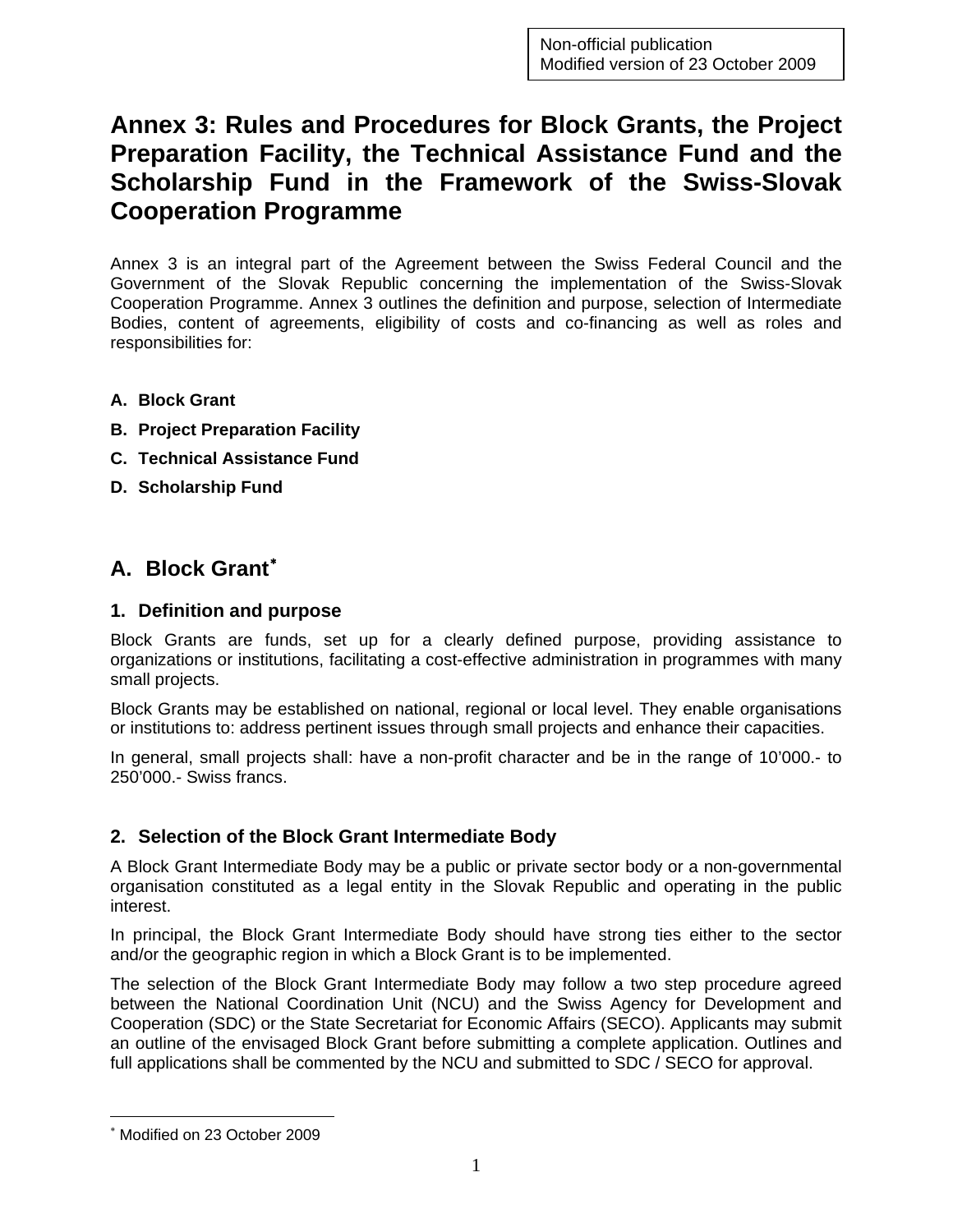SDC / SECO shall assess whether a proposed Block Grant Intermediate Body is suitable for granting assistance and whether the suggested implementation set-up is adequate. Based on the assessment, SDC / SECO shall provide feedback to the NCU and the Block Grant Intermediate Body and shall decide on the financing of the Block Grant.

### **3. Block Grant Agreement**

For each Block Grant, an agreement shall be prepared by the NCU based on a standard Project Agreement provided by SDC / SECO. The Block Grant Agreement shall be signed by the NCU, SDC / SECO and the selected Block Grant Intermediate Body (if relevant). The content of the Block Grant Agreement shall include i.a.:

- Objectives of the Block Grant;
- Organisational structure, roles and responsibilities (incl. constitution of a steering and small project approval committee);
- Procedures for the assessment and selection of small projects (incl. selection criteria);
- Co-financing rules and procedures;
- Implementation schedule;
- Budget and financial planning (incl. management costs);
- Disbursement and audit procedures;
- Monitoring and steering;
- Reporting:
- Publicity measures.

#### **4. Eligibility of costs and co-financing**

Eligible costs for the management and administration of the Block Grant shall be defined in the Block Grant Agreement.

Small projects implemented by the Block Grant Intermediate Body on its own are not eligible for funding by the Block Grant.

The Block Grant's contribution to small projects shall be determined on a case-by-case basis and may reach up to 100%.

Support by the Block Grant shall not replace subsidised facilities and bank loans.

#### **5. Roles and Responsibilities**

#### **Roles and responsibilities of the NCU include:**

- Propose the establishment of Block Grants;
- Ensure the establishment of Block Grants including invitation or call for proposals, Block Grant Intermediate Body pre-selection, preparation of agreement;
- Ensure the supervision of Block Grants by establishing adequate monitoring, steering and auditing systems;
- Establish financial control mechanisms:
- Nominate a representative in the steering and small project approval committee;
- Control the efficient and effective use of the Block Grants;
- Ensure regular reporting to SDC / SECO on the implementation progress of Block Grants, as well as ensure immediate reporting in case of any irregularities;
- Ensure auditing and follow-up to audit recommendations;
- Ensure inclusion of the Block Grants in the general publicity on the Contribution.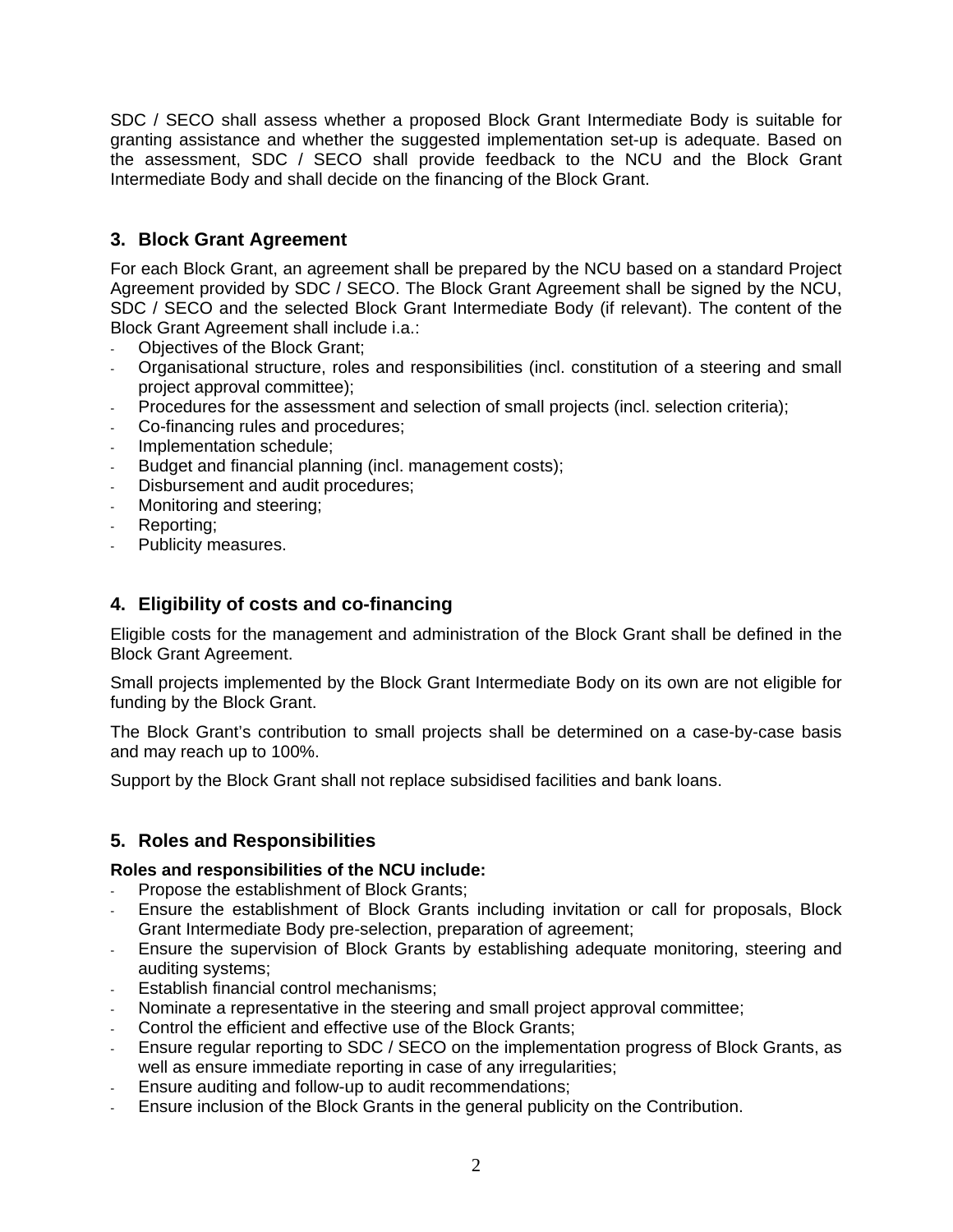#### **Roles and responsibilities of the Block Grant Intermediate Body include:**

- Overall management of the Block Grant;
- Establish a steering and small project approval committee and act as its secretary;
- Establish an adequate financial and operational controlling system for small project implementation;
- Call for and collect proposals for small projects, review compliance with the proposal requirements and establish selection recommendations;
- Establish contracting arrangements with the organisations and institutions implementing the small projects;
- Apply controlling systems and intervene if required. Inform the NCU on irregularities immediately;
- Report to the NCU. Reporting includes at least an annual progress report and financial reports;
- Publicity on the Block Grant implementation.

#### **Roles and responsibilities of the steering and small project approval committee include:**

- Select small projects for implementation;
- Discuss progress reports;
- Review and adapt small project selection criteria.

#### **Roles and responsibilities of SDC / SECO include:**

- Approve in principle the establishment of Block Grants:
- Provide feedback on outlines for Block Grants;
- Decide on the financing of Block Grants;
- Nominate a representative or an observer in the steering and small project approval committee;
- Monitor implementation progress on a general level;
- Assess and discuss implementation progress with the NCU based on annual reporting by the NCU.

Roles and responsibilities may periodically be reviewed. A first review shall take place during the first annual meeting of the Parties.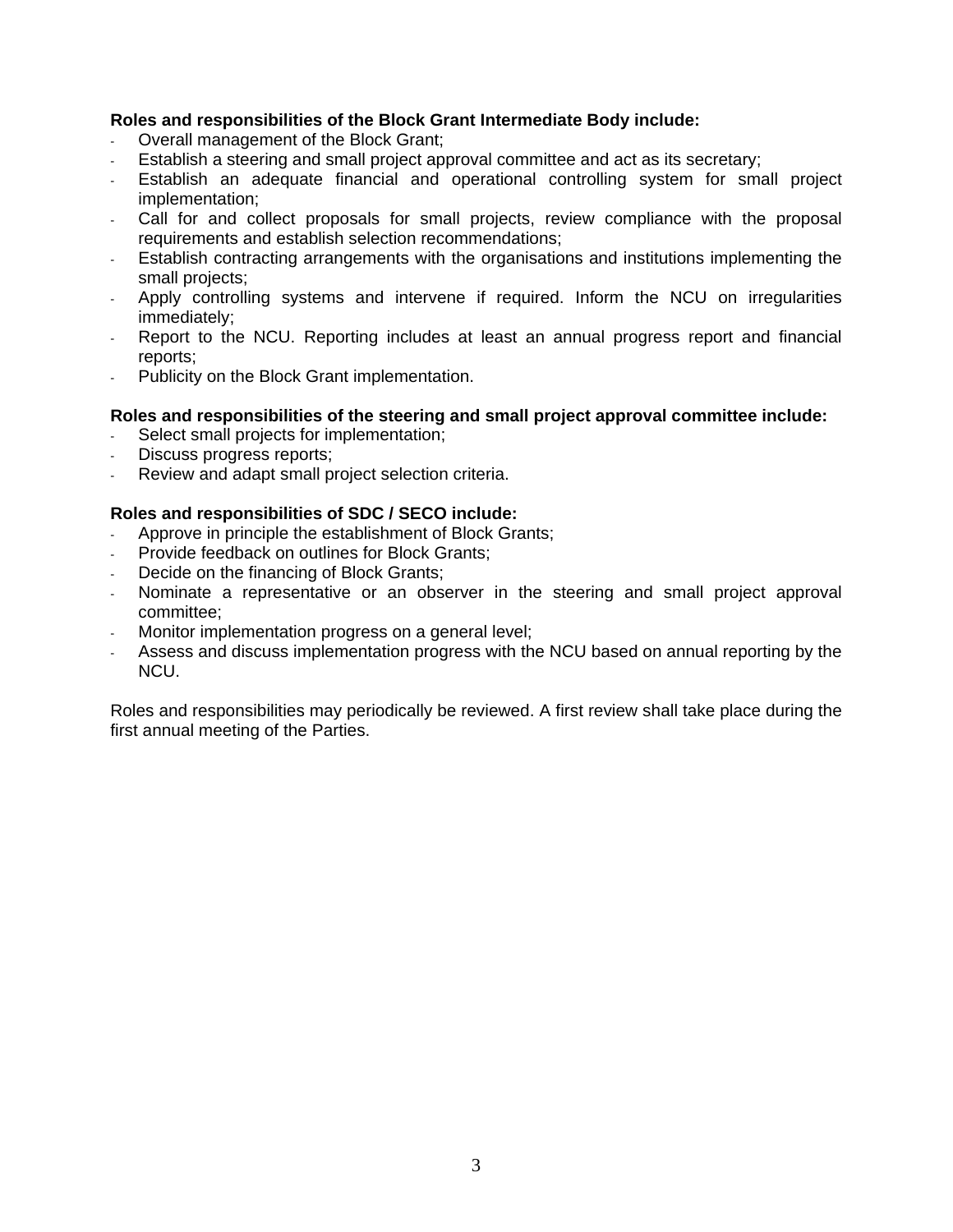## **B. Project Preparation Facility**

#### **1. Definition, purpose and relevance**

A "Project Preparation Facility" provides financial support for the preparation of the Final Project Proposals (e.g. feasibility studies, environmental impact assessments, etc.).

This Annex 3, B is only applicable if the Parties decide by mutual agreement to establish the Project Preparation Facility and to allocate a portion of the Contribution to it.

### **2. Request and approval procedures**

A request for financial support within the Project Preparation Facility must be part of the Project outline (cf. Annex 2, Chapter 2.1).

SDC or SECO shall assess whether the requested assistance for project preparation is suitable for financial support.

The decision on the provision for financial support for the project preparation is part of the final decision by Switzerland on the Project outline.

#### **3. Management of the Project Preparation Facility**

The Intermediate Body of the Project Preparation Facility is the NCU.

#### **4. Project Preparation Facility Agreement**

The Project Preparation Facility Agreement shall be prepared and signed by the NCU on the Slovak side and by SDC / SECO on the Swiss side. The content of the Project Preparation Facility Agreement shall include i.a.:

- Objectives of the Project Preparation Facility;
- Roles and responsibilities;
- Detailed listing of costs eligible for financing;
- Co-financing;
- Audit procedures, monitoring and reporting.

### **5. Co-financing**

Financial means provided by the Project Preparation Facility require a minimum co-financing of 15% by the recipient or any third party. The co-financing rate shall be determined on a case-bycase basis.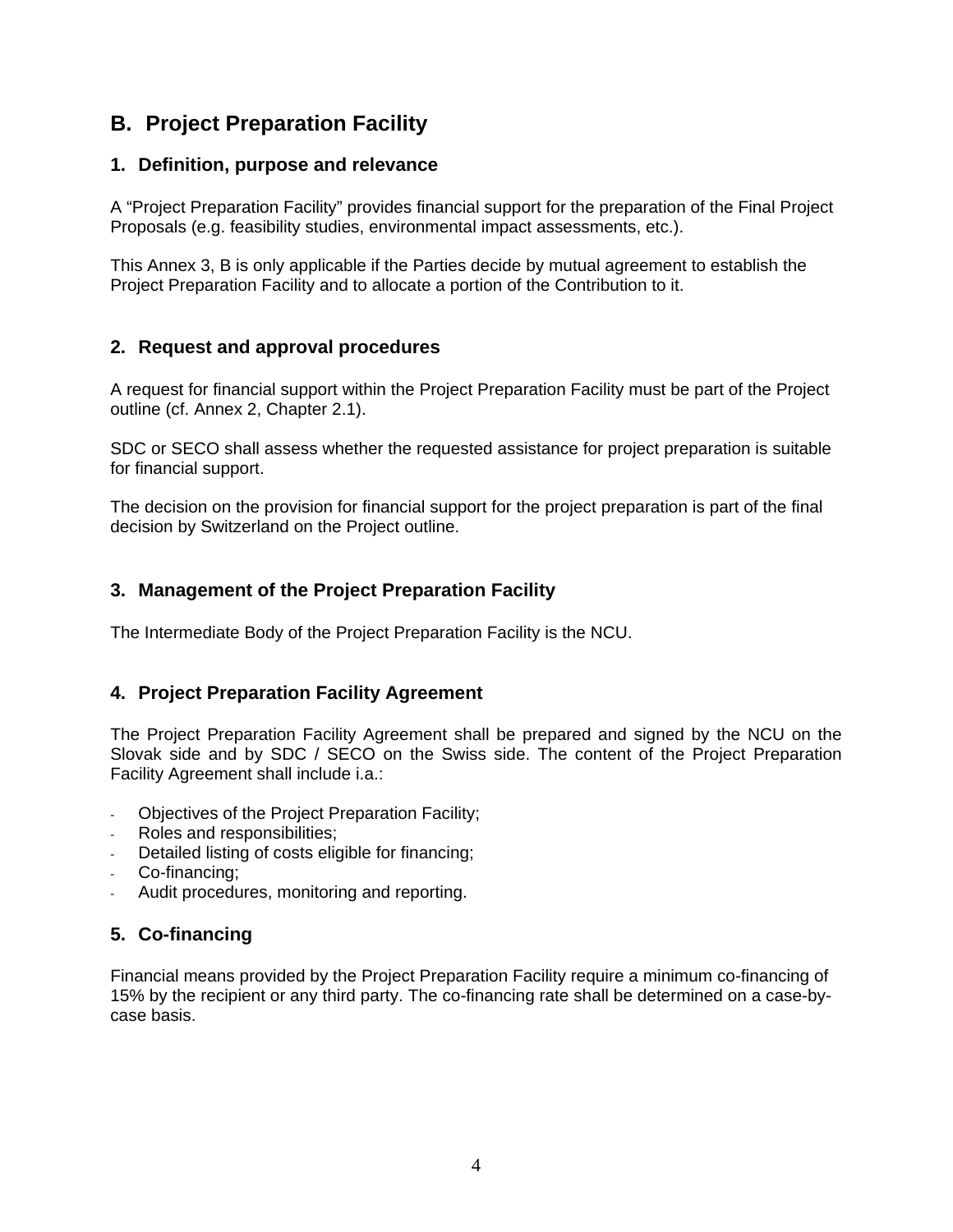## **C. Technical Assistance Fund**

#### **1. Definition and purpose**

A Technical Assistance Fund may be established to contribute to some additional costs incurred by the Slovak Republic for the efficient and effective implementation of the Contribution.

#### **2. Eligible costs**

Costs incurred by the Slovak authorities for the management, implementation, monitoring and control of the Contribution are in general not eligible for financing. However, some costs incurred by the Slovak authorities for tasks performed additionally and exclusively for the implementation of the Contribution are eligible for financing, if they belong to one of the following categories:

- a) Costs of committees established in the framework of the Swiss-Slovak Cooperation Programme as defined in the Technical Assistance Fund Agreement;
- b) Training for potential Executive Agencies with the objective to prepare them for the Swiss-Slovak programme;
- c) Hiring of consultants for the review of Project proposals addressed to the NCU and the preparation of financing requests to Switzerland;
- d) Hiring of consultants for the monitoring and for the review of Projects financed by the Contribution and of the overall Swiss-Slovak Cooperation Programme;
- e) Audits and on the spot checks of operations related to the Contribution, where this relates to activities above and beyond the project level. Audits for projects are taken into account by the project budget ;
- f) Publicity measures related to the Contribution;
- g) Costs for the participation in meetings with Swiss authorities held outside of the Slovak Republic;
- h) Translation costs of the NCU and Intermediate Bodies at the level of the management of the Swiss Contribution
- i) Additional equipment, including software, specifically procured for the implementation of the Contribution.

#### **3. Intermediate Body for the Technical Assistance Fund**

The Intermediate Body of the Technical Assistance Fund is the NCU.

#### **4. Technical Assistance Fund Agreement**

The Technical Assistance Fund Agreement shall be prepared and signed by the NCU on the Slovak side and by SDC / SECO on the Swiss side. The content of the Technical Assistance Fund Agreement shall include inter.alia:

- Objectives of the Technical Assistance Fund;
- Detailed listing of costs eligible for financing;
- Organisational structure, roles and responsibilities;
- Procedures:
- Budget and financial planning;
- Audit procedures;
- Monitoring and steering;
- Reporting.